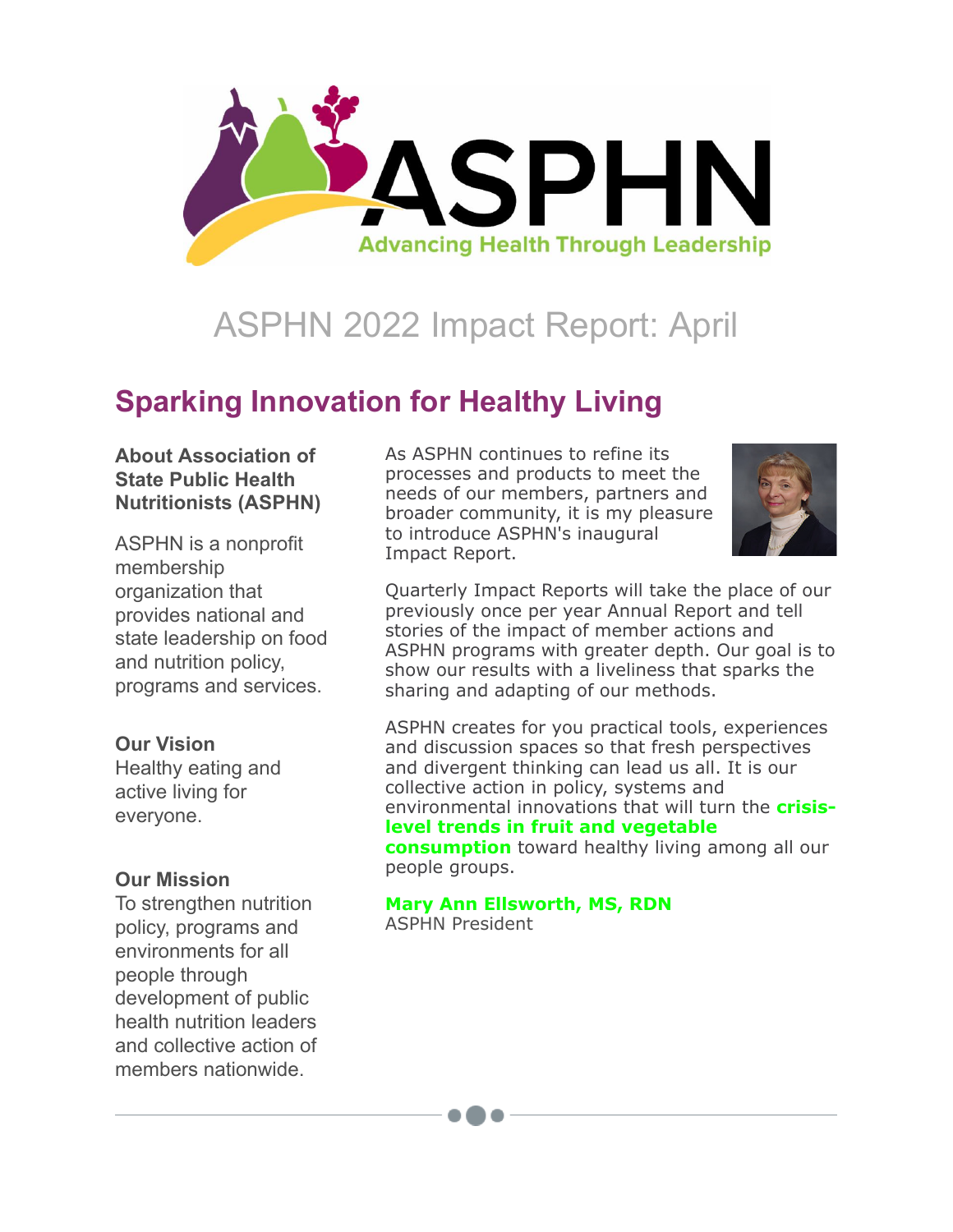## **Impact: ASPHN Member Actions**

## **ASPHN members grow the field of public health nutrition.**



### **ASPHN's Call to Action: Read, Reflect, Respond and Share**

ASPHN members are are rallying the field of public health nutrition to think differently and act creatively in pursuit of healthy eating for all people.

Thanks to the leadership of MaryAnn Ellsworth, Jamie Stang, Danielle Conlon and Gbadebo Odularu and the Board of Directors, along with our committees and councils, ASPHN released the Call to Action on fruit and vegetable consumption on April 13.

#### ASPHN asks all members to read, consider and respond to the **Checklist [for Change within the call to action](https://asphn.cmail19.com/t/ViewEmail/r/D929E9918FED80F32540EF23F30FEDED/CF02A7B67CE0B16A1726EA5DA1051479?alternativeLink=False)**.

Then, share with our membercommunities the innovate approaches we can enact together for healthier and more inclusive policies, systems and environments.

Watch for descriptions of the response to this call to action in the July ASPHN Impact Report.

Contact Karen Probert with questions at **[karen@asphn.org](mailto:karen@asphn.org)**.



### **Member Spotlight Series: Stories Inspire Celebration of Public Health Nutrition Success**

Since January ASPHN has shined the Member Spotlight on 4 number of members. Their success stories have [been featured on our](https://asphn.org/) **newly-designed home page** and social media [channels, including our](https://www.instagram.com/asphnorg/) **new Instagram page**.

A recent spotlight on ASPHN pastpresident, Tiffani Grant, MS, RDN, LD, garnered the highest level of engagement ever recorded by the Association! Every time our social media posts are liked or shared our post is delivered to a wider audience.

Monthly showcasing members like Tiffani Grant and the unique ways they are serving their communities brings new interest and awareness to the achievements taking place in public health nutrition.

We need your help to demonstrate the wide variety of creative approaches public health nutritionists are taking to improve health.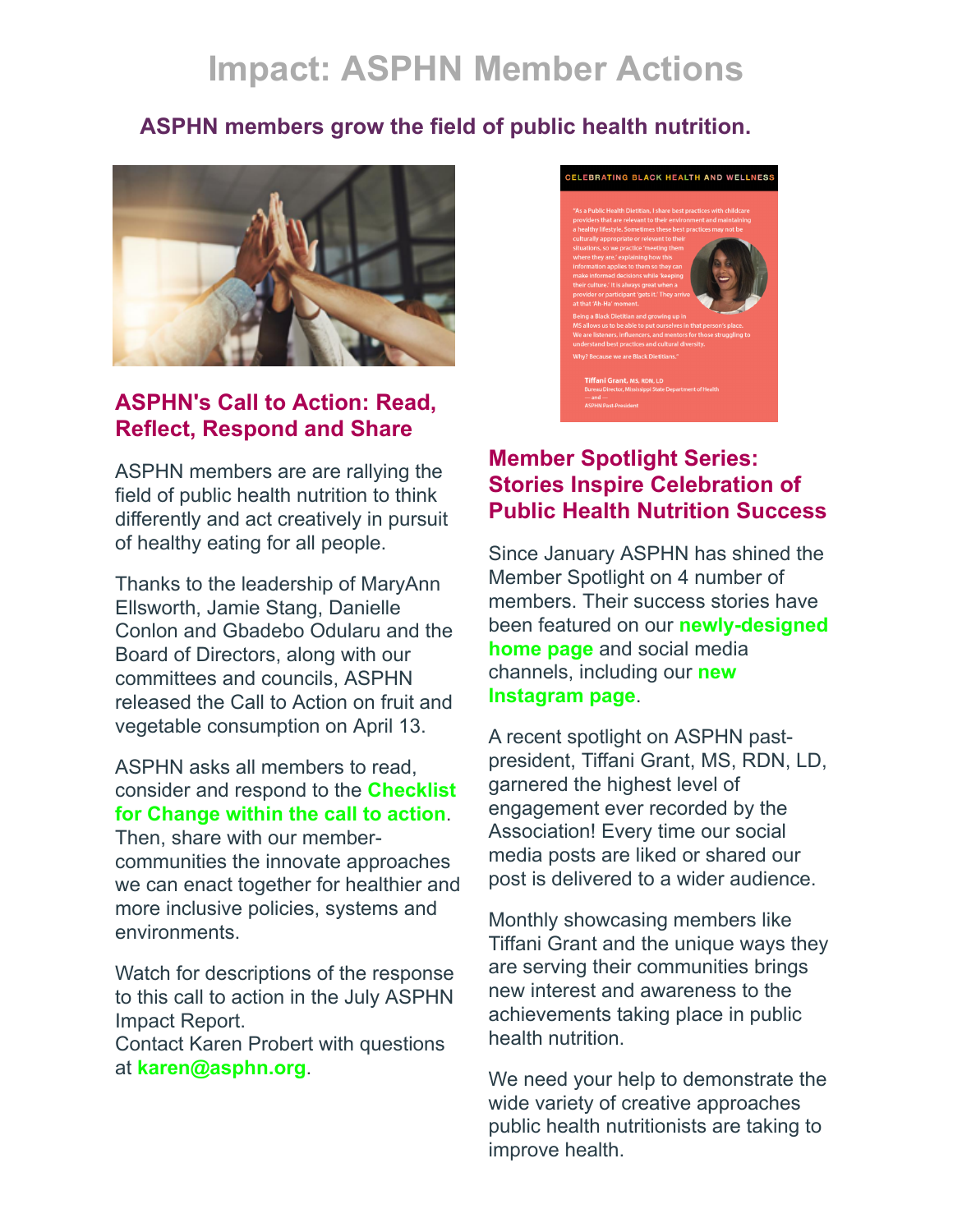

## **ASPHN Jobs Board: A Peer-to-Peer Career Development Opportunity**

Since this time last year nearly 1000 public health and nutrition industry jobs have been posted to the ASPHN **[Industry Job Openings page](https://asphn.org/job-openings/)**. And there are more every week!

An average of 93 visits to the jobs page over the past 3 months is an indication of how valuable this connection is.

Supported by ASPHN consultants, members regularly send postings of jobs from their own departments and from external sources. This creates a concentrated source of quality jobs that becomes a ladder for earlier career professionals to ascend in experience and responsibility.

Share jobs posted with online links with Allison McGuigan at **allison@asphn.org**.

Are you involved in a project you'd like to share with others? We'd love to shine a light of your work.

Contact Lourdes Pogue at **[lourdes@asphn.org](http://lourdes@asphn.org/)**.

*" ...just being involved with ASPHN did help me get into higher leadership and management roles, and I was able to positively affect public health populations..." -2021 Focus Group Participant*

*"I definitely think [ASPHN resources] help improve my strategic thinking to focus our efforts because we're spread very, very thin,...." -2021 Focus Group Participant*

## **Impact: ASPHN Programs**

**ASPHN projects build capacity in state programs to deliver opportunities for healthy living to everyone.**

*"ASPHN is why I was able to meet... folks and see that*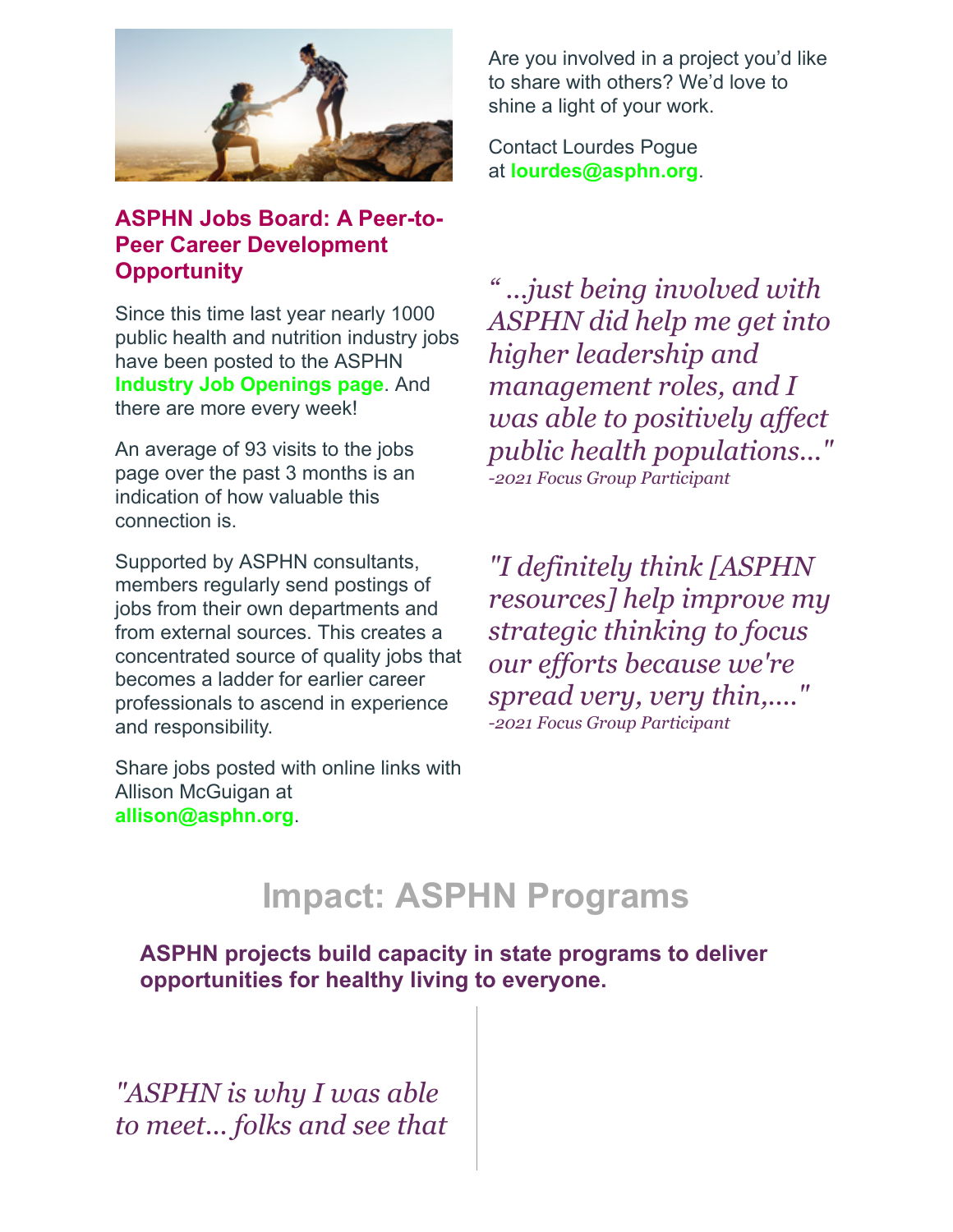*we all have similar challenges and that we can put our heads together to come up with some solutions or resources to help run our programs in our respective states." -2021 Focus Group Participant*



## **Children's Healthy Weight State Capacity Building Program: Results and Vision**

Funding for the The Children's Healthy Weight State Capacity Building Program began on September 1, 2020 to grow knowledge, skills and tools in state Title V programs such that it can integrate public health nutrition standards.

The program's focus is two-fold. It aims to increase maternal and child health (MCH) nutrition competency among Title V leaders.

Additionally it aims to make richer sources of MCH nutrition data. With more data available, there could be sufficient measures and reporting in place to create a national



ASPHN's Farm to Early Care and Education Implementation Grant (FIG) supports public health nutrition professionals to increase the capacity for sustainable, comprehensive, and equitable Farm to Early Care and Education (ECE) initiatives.

#### **[Read the FIG Year-1 Evaluation](https://asphn.org/wp-content/uploads/2021/10/ASPHN-2020-21-Year-1-FIG-Evaluation-Report.pdf)**

**Report** and consider how this strategy con be effective in your state.

#### **Benefits of Using the Farm to ECE Strategy**

#### **Shaping Healthy Habits for Life**

Farm to ECE activities, like taste tests, cooking lessons, and gardening, offer repeated exposures to new, healthy foods, promoting lifelong healthy food preferences and eating patterns.

#### **Family and Community Engagement**

Gardening and food-related activities are fun for families. They create more opportunities for meaningful family connection with many healthful practices.

#### **Stronger Local Food**

**System** Buying food locally creates opportunities for local growers. It promotes new infrastructure for local and regional food logistics. Foodbased learning projects also help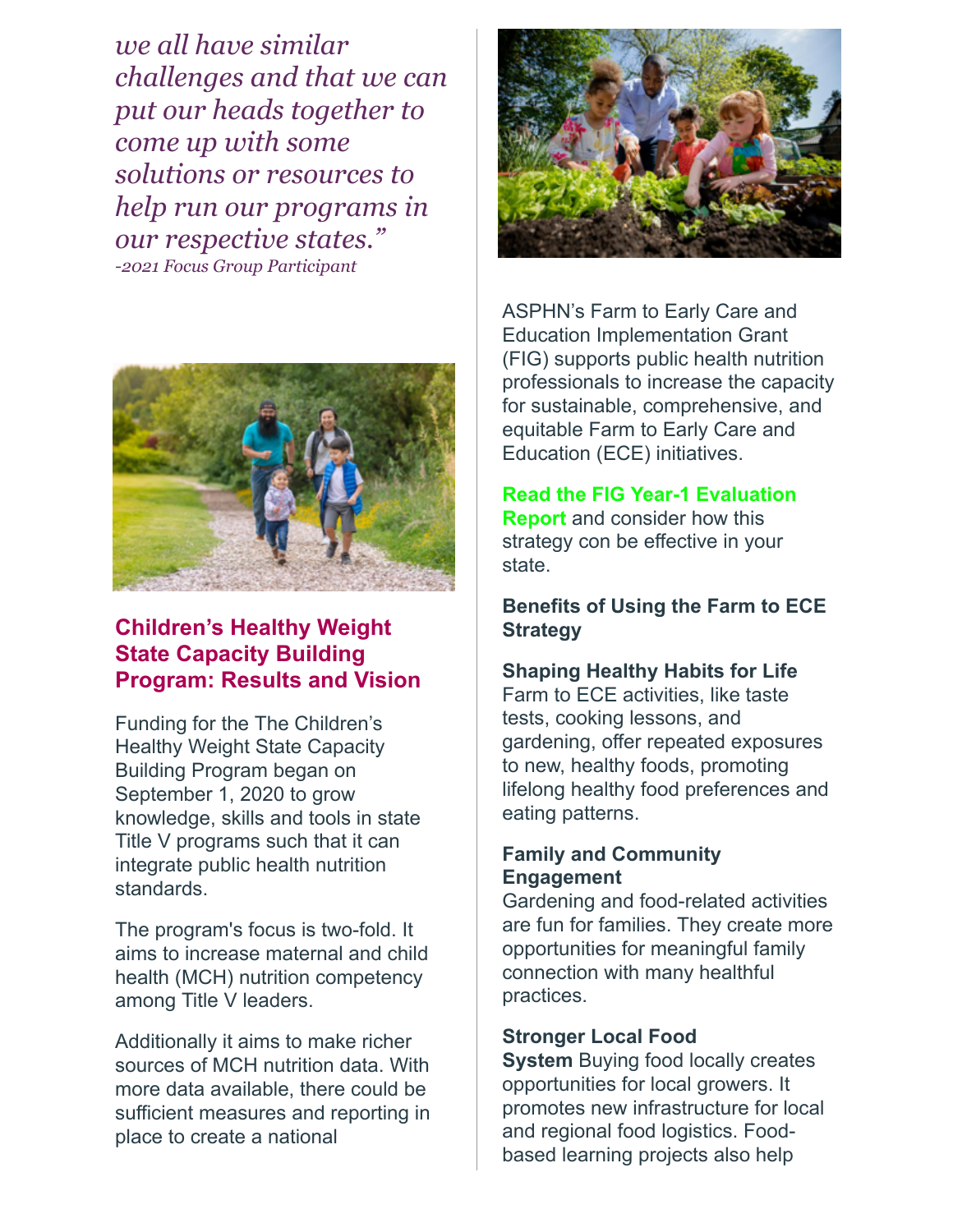performance measure that guides the investment of Title V funding for the nutritional wellbeing of mothers and children.

Gain insight into the program's results [and progress in the Year-1](https://asphn.org/wp-content/uploads/2022/01/Final-CHWCBP-One-Pager-Report_10.19.21v.2.pdf) **one page report**.

Or go deeper with the **[full report](https://asphn.org/wp-content/uploads/2022/01/Final-ASPHN-MCHB-Childrens-Healthy-Weight-Capacity-Building-11.18.21.pdf)**.

#### **Vision for Year-2**

A 5-year Cooperative Agreement from the Maternal and Child Health Bureau, and administered by ASPHN, allows three states — North Dakota, Oregon and Wisconsin— to work with ASPHN on their specific models of MCH nutrition integration within their Title V programs. The success of these models can be adapted and applied to other states and spread nutrition-integrated Title V programs across the country.

As the states offer more evidenceinformed nutrition services to mothers and children, they will begin to see improved nutrition status among their citizens. Along with other positive health outcomes, they will ultimately see a decrease in the prevalence of obesity among children.

#### [Visualize the plan for success.](https://asphn.org/wp-content/uploads/2022/01/CHW-State-Capacity-Building-Program-Yr-2-Logic-Model-v.1.pdf) **View the Year-2 Logic Model**.

Learn more about the Children's Healthy Weight State Capacity Building Program and National Performance Measures by sending an email to Sandy Perkins at **[sandy@asphn.org](mailto:sandy@asphn.org)**.

## *"...some of the webinars*

teachers reinforce healthy habits and understand their local food system.

#### **Hands-on Learning**

Farm to ECE can enhance the handson learning that helps kids in their academics, while supporting cognitive, emotional, social and physical development.

For more information, contact Emia Oppenheim at **[emia@asphn.org](mailto:emia@asphn.org)**.

## **Year-2 FIG State Teams, Focus and Innovation**

The Year-2 ASPHN FIG is half way complete, providing a funding and technical assistance opportunity to support state-level public health nutrition professionals for farm to ECE initiatives.

The Year-2 FIG focuses on increasing the states' capacity to make policy, systems or environmental changes, empowering ECE settings to:

- purchase and serve local foods;
- grow edible gardens;
- embed food and agricultural literacy into the content of the ECE programming.

#### **Year-2 Projects Innovate for Equity**

Minnesota is addressing issues of food access using GIS mapping to identify ECEs with the greatest healthy food access challenges.

Mississippi will host farmer and ECE networking events, trainings, and share materials to foster ECE providers' connections to local food producers.

District of Columbia is establishing an